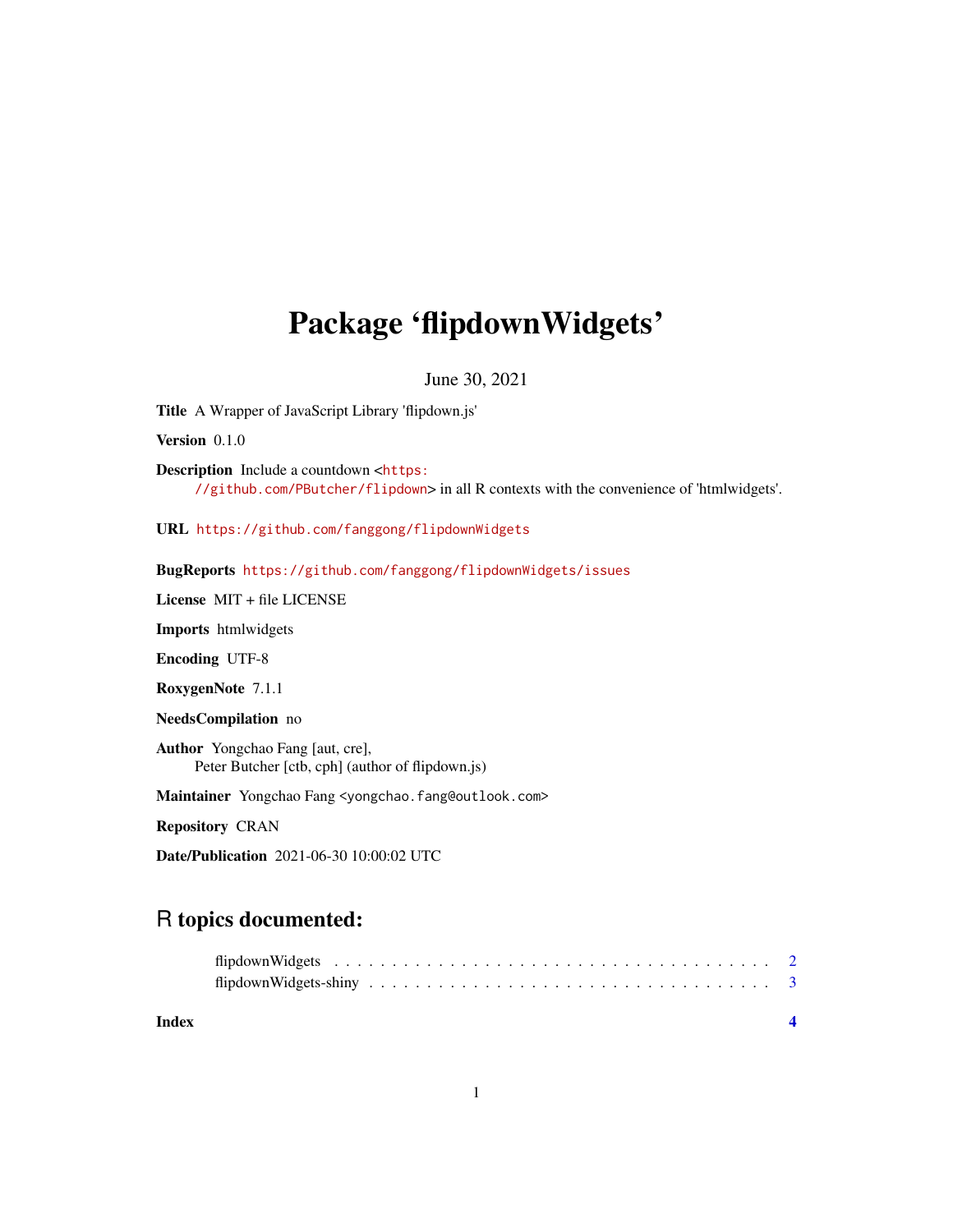#### <span id="page-1-0"></span>Description

This function creates an HTML widgets to display a countdown using the [flipdown.js](https://github.com/feddelegrand7/flipdownr) library.

#### Usage

```
flipdownWidgets(
  to,
  ...,
  theme = c("dark", "light"),
 headings = c("Days", "Hours", "Minutes", "Seconds"),
 width = NULL,height = NULL,elementId = NULL)
```
#### Arguments

| to        | R object to be passed to the as.POSIXct function to specifying the target date.                                                                                  |
|-----------|------------------------------------------------------------------------------------------------------------------------------------------------------------------|
| $\ddotsc$ | all the argument to be passed to as. POSIX ct.                                                                                                                   |
| theme     | The theme of the widget. Possible value: "dark", "light".                                                                                                        |
| headings  | A character vector of length 4 specifying the heading related to each time part.<br>Defaults to c("Days", "Hours", "Minutes", "Seconds").                        |
| width     | Width of the countdown widget. Must be a valid CSS unit (like '100%', '400px',<br>'auto') or a number, which will be coerced to a string and have 'px' appended. |
| height    | Not being used here. The height of the widget will be automatically sized ac-<br>cording to the width of the widget.                                             |
| elementId | An id for the widget (a random string by default).                                                                                                               |

#### Value

An HTML countdown widget

#### Examples

```
library(flipdownWidgets)
flipdownWidgets(Sys.time() + 100)
```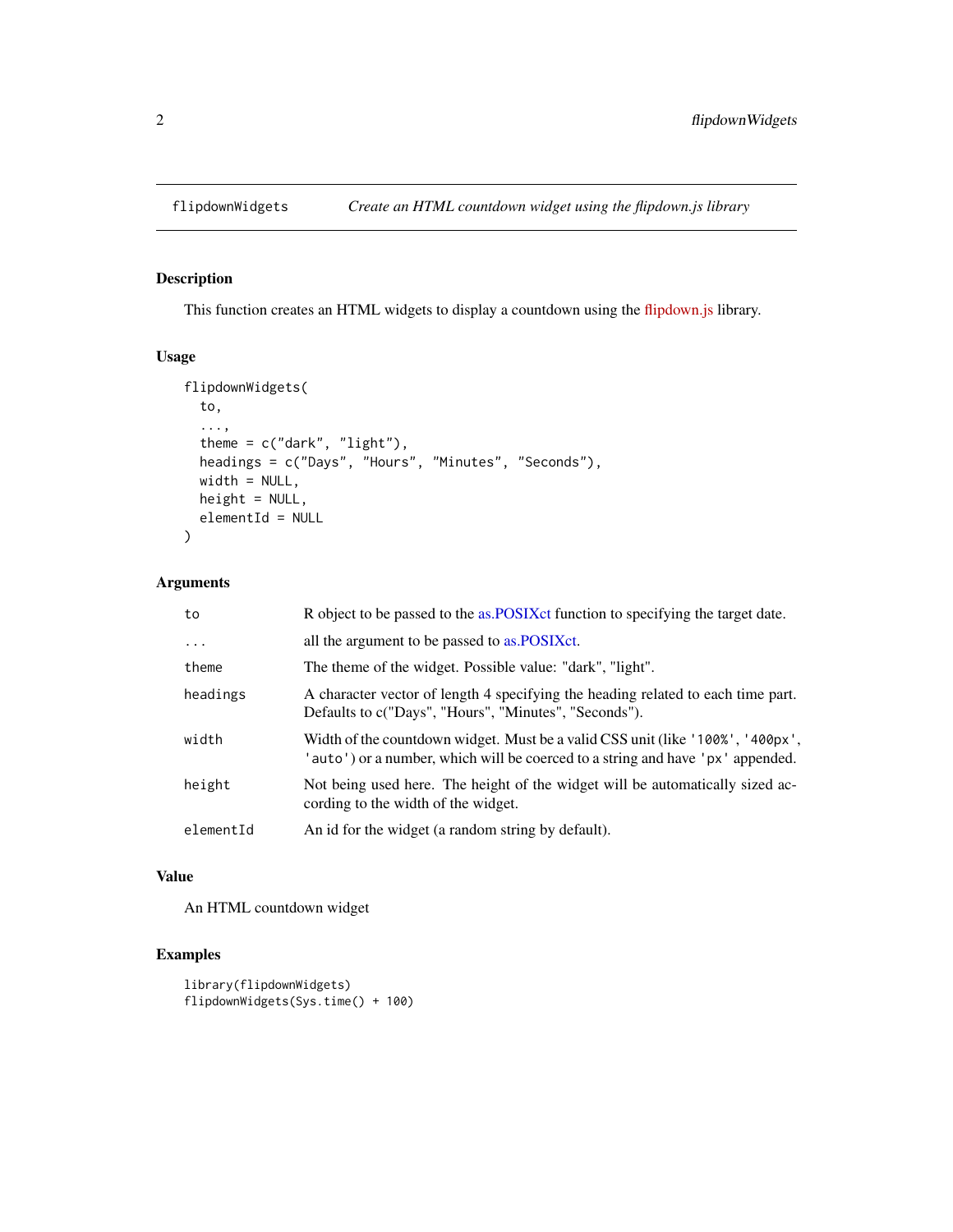<span id="page-2-0"></span>flipdownWidgets-shiny *Shiny bindings for flipdownWidgets*

#### Description

Output and render functions for using flipdownWidgets within Shiny applications and interactive Rmd documents.

#### Usage

```
flipdownWidgetsOutput(outputId, width = "100%", height = "400px")
```
renderFlipdownWidgets(expr, env = parent.frame(), quoted = FALSE)

#### Arguments

| outputId      | output variable to read from                                                                                                      |
|---------------|-----------------------------------------------------------------------------------------------------------------------------------|
| width, height | Must be a valid CSS unit (like '100%', '400px', 'auto') or a number, which<br>will be coerced to a string and have 'px' appended. |
| expr          | An expression that generates a flipdown Widgets                                                                                   |
| env           | The environment in which to evaluate expr.                                                                                        |
| quoted        | Is expr a quoted expression (with $\text{quote}()$ )? This is useful if you want to save<br>an expression in a variable.          |

#### Value

flipdownWidgetsOutput returns a flipdownWidgets output element that can be included in user interface. And renderFlipdownWidgets returns a function which will generate data for render.